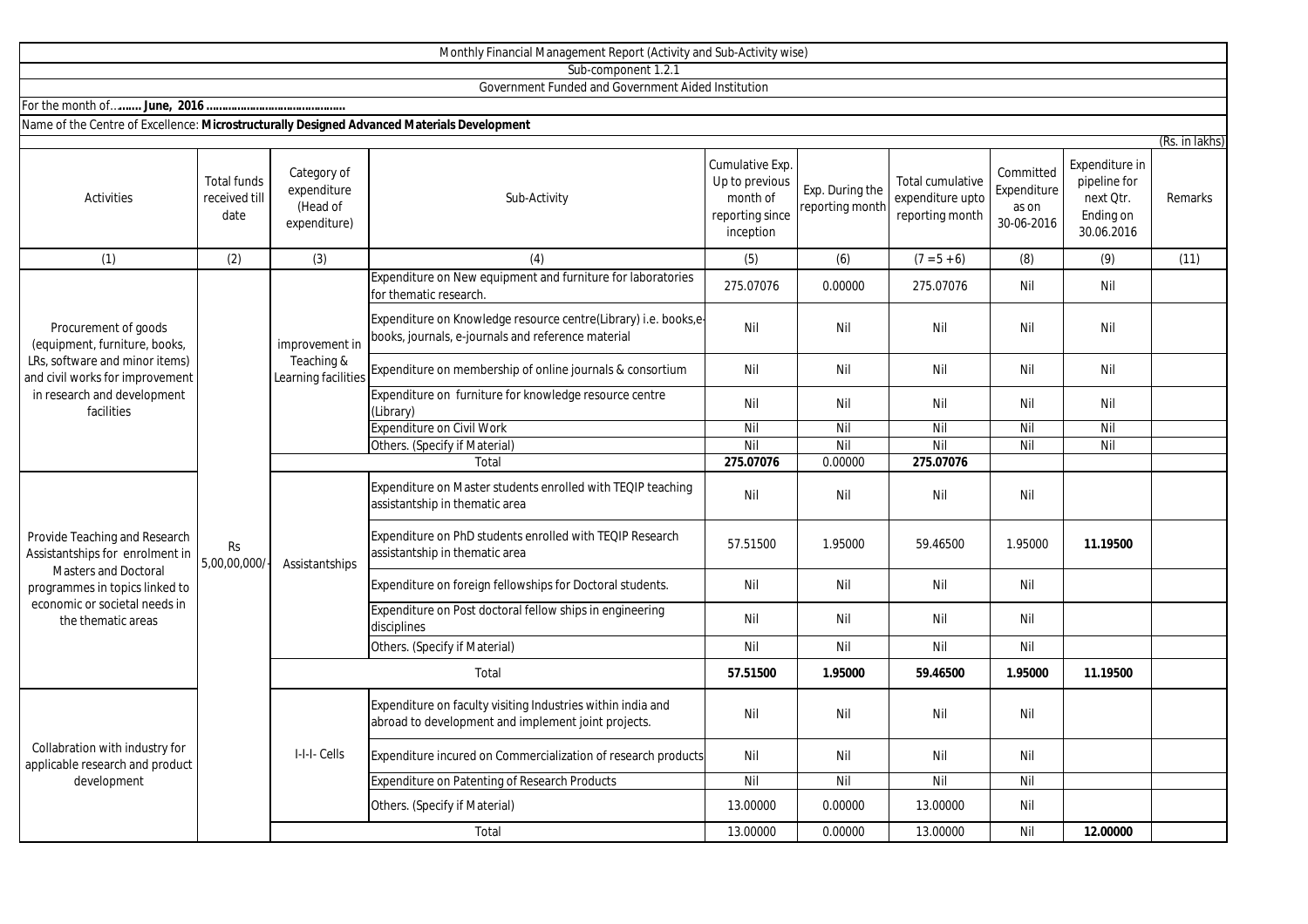| Activities                                                                                                                                      | <b>Total funds</b><br>received till<br>date | Category of<br>expenditure<br>(Head of<br>expenditure) | Sub-Activity                                                                                                                                   | Cumulative Exp.<br>Up to previous<br>month of<br>reporting since<br>inception | Exp. During the<br>reporting month | Total cumulative<br>expenditure upto<br>reporting month | Committed<br>Expenditure<br>as on<br>30-06-2016 | Expenditure in<br>pipeline for<br>next Otr.<br>Ending on<br>30.06.2016 | Remarks |
|-------------------------------------------------------------------------------------------------------------------------------------------------|---------------------------------------------|--------------------------------------------------------|------------------------------------------------------------------------------------------------------------------------------------------------|-------------------------------------------------------------------------------|------------------------------------|---------------------------------------------------------|-------------------------------------------------|------------------------------------------------------------------------|---------|
| National / International<br>collabration for Research and<br>Development activities with<br>Academic Institutions and<br>R<br>& D organisations |                                             | R&D                                                    | Expenditure on Securing sponsored projects and Consultancy<br>assignments                                                                      | Nil                                                                           | Nil                                | Nil                                                     | Nil                                             |                                                                        |         |
|                                                                                                                                                 |                                             |                                                        | Expenditure on Publication of research papers in peer reviewed<br>iournals                                                                     | 0.08092                                                                       | $\mathbf 0$                        | 0.08092                                                 | Nil                                             |                                                                        |         |
|                                                                                                                                                 |                                             |                                                        | Expenditure incured on Commercialization of research products                                                                                  | Nil                                                                           | Nil                                | Nil                                                     | Nil                                             |                                                                        |         |
|                                                                                                                                                 |                                             |                                                        | Expenditure on Patenting of Research Products                                                                                                  | 2.89450                                                                       | 0.00000                            | 2.89450                                                 | Nil                                             |                                                                        |         |
|                                                                                                                                                 |                                             |                                                        | Expenditure on amount paid to Consultant for participation in<br>Research & Development and for delivering expert lectures                     | Nil                                                                           | Nil                                | Nil                                                     | Nil                                             |                                                                        |         |
|                                                                                                                                                 |                                             |                                                        | Expenditure on faculty visiting Industries within india and<br>abroad to development and implement joint projects.                             | Nil                                                                           | Nil                                | Nil                                                     | Nil                                             |                                                                        |         |
|                                                                                                                                                 |                                             |                                                        | Expenditure on characterization of sample of R & D projects                                                                                    | Nil                                                                           | Nil                                | Nil                                                     | Nil                                             |                                                                        |         |
|                                                                                                                                                 |                                             |                                                        | Expenditure on Presentation of paper in International Seminar,<br>Conference etc. by Doctoral students                                         | 17.70059                                                                      | 0.00000                            | 17.70059                                                | Nil                                             |                                                                        |         |
|                                                                                                                                                 |                                             |                                                        | Others. (Specify if Material)                                                                                                                  | 24.20659                                                                      | $\Omega$                           | 24.20659                                                | Nil                                             |                                                                        |         |
|                                                                                                                                                 |                                             |                                                        | Total                                                                                                                                          | 44.88260                                                                      | 0.00000                            | 44.88260                                                | <b>Nil</b>                                      | 5.11740                                                                |         |
| Enhancing research competence<br>of faculty and knowledge sharing<br>in thematic areas, both within<br>India and abroad                         |                                             | <b>FSD</b>                                             | Expenditure on faculty training for enhancement of Research<br>competence in thematic areas                                                    | 3.58528                                                                       | $\mathbf{0}$                       | 3.58528                                                 | Nil                                             |                                                                        |         |
|                                                                                                                                                 |                                             |                                                        | Expenditure incurred on Participation by faculty in seminars,<br>conferences, workshops and Continuing Education Programes<br>(CEPs) etc.      | 0.19965                                                                       | 0.28631                            | 0.48596                                                 | Nil                                             |                                                                        |         |
|                                                                                                                                                 |                                             |                                                        | Expenditure on Organizing thematic area training programmes,<br>workshops, seminars, conferences and Continuing Education<br>Programmes (CEPs) | 0.092                                                                         | 0.00000                            | Nil                                                     | Nil                                             |                                                                        |         |
|                                                                                                                                                 |                                             |                                                        | Expenditure on staff development                                                                                                               | Nil                                                                           | Nil                                | Nil                                                     | Nil                                             |                                                                        |         |
|                                                                                                                                                 |                                             |                                                        | Expenditure on seed grant to researchers to venture into new<br>directions within the specified theme.                                         | Nil                                                                           | Nil                                | Nil                                                     | Nil                                             |                                                                        |         |
|                                                                                                                                                 |                                             |                                                        | Others. (Specify if Material)                                                                                                                  | Nil                                                                           | Nil                                | Nil                                                     | Nil                                             |                                                                        |         |
|                                                                                                                                                 |                                             |                                                        | Total                                                                                                                                          | 3.87693                                                                       | 0.28631                            | 4.16324                                                 | $\mathbf{0}$                                    | 45.83676                                                               |         |
| Incremental operating cost                                                                                                                      |                                             | <b>IOC</b>                                             |                                                                                                                                                | 20.06820                                                                      | 0.30016                            | 20.36836                                                | 0.51000                                         | 6.51164                                                                |         |
| <b>GRAND TOTAL</b>                                                                                                                              |                                             |                                                        | 414.41349                                                                                                                                      | 2.53647                                                                       | 416.94996                          | 2.46000                                                 | 80.66080                                        |                                                                        |         |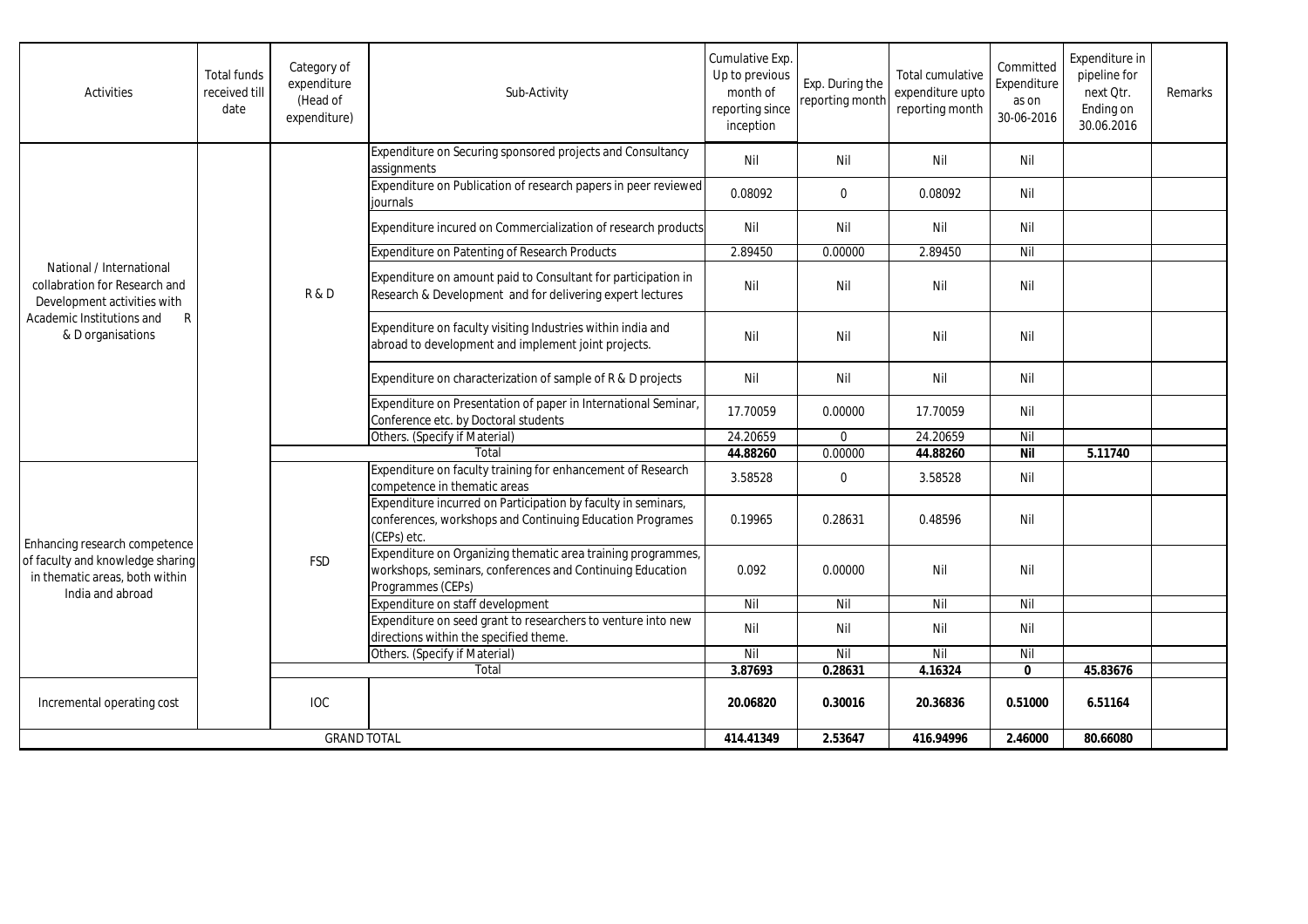| Activities | Total funds<br>received till<br>date | Category of<br>expenditure<br>(Head of<br>expenditure) | Sub-Activity | Cumulative Exp.<br>Up to previous  <br>month of<br>reporting since<br>inception | Exp. During the<br>reporting month | Total cumulative<br>expenditure upto<br>reporting month | Committed<br>Expenditure<br>as on<br>30-06-2016 | Expenditure in<br>pipeline for<br>next Qtr.<br>Ending on<br>30.06.2016 | Remarks |
|------------|--------------------------------------|--------------------------------------------------------|--------------|---------------------------------------------------------------------------------|------------------------------------|---------------------------------------------------------|-------------------------------------------------|------------------------------------------------------------------------|---------|
|------------|--------------------------------------|--------------------------------------------------------|--------------|---------------------------------------------------------------------------------|------------------------------------|---------------------------------------------------------|-------------------------------------------------|------------------------------------------------------------------------|---------|